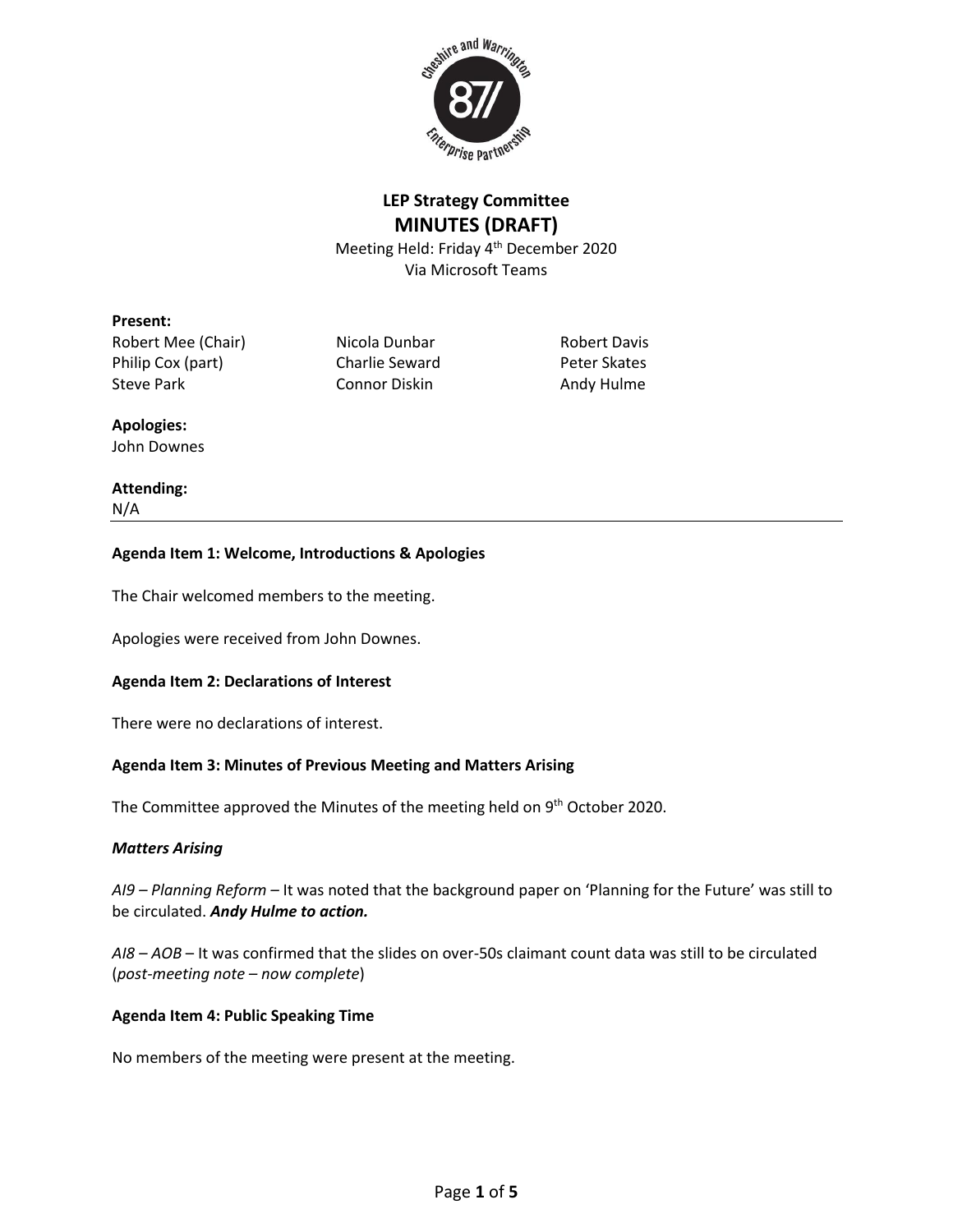### **Agenda Item 5: Cross Border Investment Programme**

Charlie Seward, Deputy Chief Executive Place at Cheshire West and Chester Council provided an update on the current focus of the Mersey Dee Alliance, and in particular the work to develop a cross-border investment programme in response to the economic effects of the Coronavirus and Brexit.

The Mersey Dee area is centred on the four local authorities of Cheshire West and Chester, Wirral, Flintshire and Wrexham with its activities supported by a wider partnership including the LEP, Welsh Government and business groups. It is an area of almost 1 million people with significant economic interdependencies, with particular strengths around manufacturing, finance and business services and renewable energy.

Ensuring that the national border running through the MDA area doesn't become an economic barrier is a key objective of the Alliance. Currently Covid and Brexit are two key economic issues that require a joined up approach and response. 80% of the area's exports are to the EU, and recently one of its biggest employers – Airbus – announced some 1,500 redundancies due to the suppression of air travel because of Covid-19.

Recent examples of cross-border collaboration include the development of the Growth Track 360 rail prospectus [\(west and wales rail prospectus](https://www.growthtrack360.com/home/westandwalesrailprospectus/) – Growth Track 360) which sets out the case for improved rail connectivity including enhanced links to the HS2 hub at Crewe.

Currently the MDA is appointing consultants to support it in the development of an investment programme to put to both the UK and Welsh Governments in March 2021 as part of a potential fiscal stimulus package. This work is designed to complement existing LEP and North Wales Economic Ambition Board programmes and add value to them. Ensuring effective engagement with business during development of the programme is a key task for the consultant team.

Robert Davis extended an offer to facilitate engagement with the members of the Cheshire Energy Hub.

### *Action: Robert Davis and Charlie Seward to have follow up discussion on business engagement*

Nicola Dunbar suggested that more needed to be done on the softer aspects of improving knowledge and awareness of the MDA and its priorities and that the power of the MDA partnership could be better leveraged to boost key messages.

#### **Agenda Item 6: Freeports**

Philip Cox updated on progress with Freeports. Government has now released its prospectus inviting bids for up to 10 Freeports across the UK, with a deadline for submissions of  $5<sup>th</sup>$  February 2021.

The bidding criteria are onerous and it is likely that any successful bid would likely need to involve the Port of Liverpool. Initial discussions have been held with neighbouring LEP / CA areas to establish their position on bidding, and the scope for Cheshire and Warrington to form part of the geography of any bid.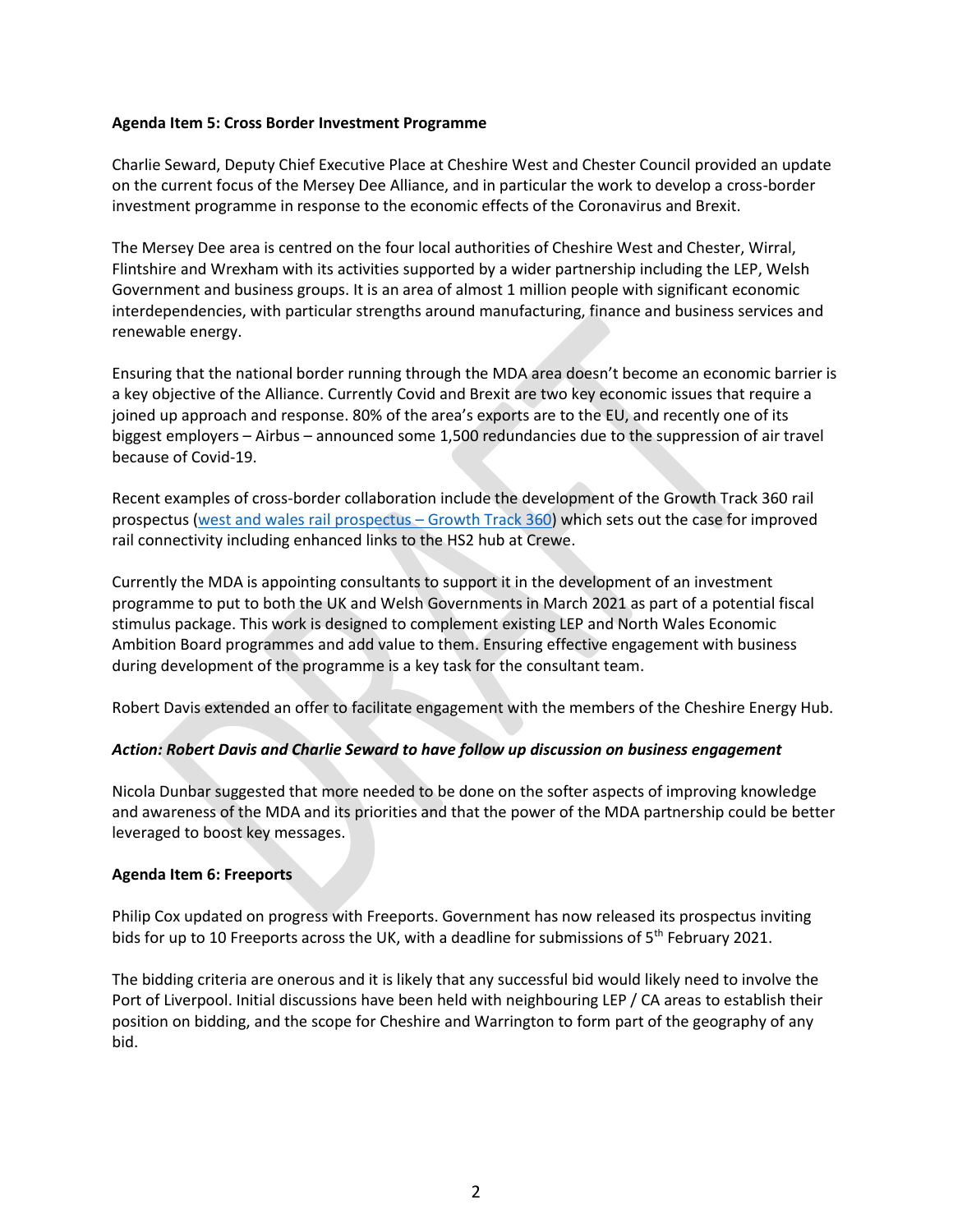Feedback is that there are a number of concerns about the Freeports policy that need to be overcome before commitment to a bid could be made, certainly from a Liverpool City Region perspective, although should the LCR CA decide to bid they would be open to working with Cheshire and Warrington.

## **Agenda Item 7 – Recovery and Growth Plan**

The contents of the report were noted.

The Committee was supportive of the work programme and timescales as set out. There was a discussion about how, in developing the details further, a clearer understanding and set of measures looking at the impact of the different activities could be developed.

It was agreed that such measures would be beneficial in helping the Strategy Committee 'close the loop' and understand the benefits of the proposals they were supporting.

Andy Hulme informed the Committee that given the recent indications around direction of travel of the national Industrial Strategy, a rethink on approach to the LEP's recovery and growth plan was needed. The stop-start nature of recovery efforts to date and the establishment of the Sustainable and Inclusive Growth Commission (SIGC) meant that it would be more effective to aim to publish a short term Recovery Plan in the New Year covering the priority actions for the next couple of years. This could then be followed by a longer-term Growth Plan later in 2021 (possibly linked to a refresh of the SEP) reflecting the proposals set out by the SIGC when it reports next year on delivering the new sub-regional vision.

## **Agenda Item 8 – Strategy Work Programme**

The contents of the report were noted.

Andy Hulme updated on the status of the Strategy work programme and Delivery Plan, noting that the majority of the current programme was drawing to a conclusion.

It has been confirmed that the bid to Innovate UK for funding under the Industrial Decarbonisation Challenge Fund to develop an **Industrial Decarbonisation Roadmap** has been successful, although formal public announcements can't be made until mid-December. The project will mobilise in January with the LEP a key partner alongside Net Zero North West.

Charlie Seward asked if effort could be made to strengthen the LEP's messaging around the energy opportunities across the sub-region and offered to support any efforts to do so. The Committee expressed the strong belief that Cheshire and Warrington has a number of significant, linked energy and clean growth opportunities. In response it was noted that the recently announced 10-Point Plan for a Green Industrial Revolution was to be considered at the next meeting of the LEP Board and this would include an assessment of how Cheshire and Warrington could respond and lead.

The final report of the **Digital Infrastructure Plan** was considered, and the main areas of focus and initial priority were accepted. There was a discussion on the progress of establishing a dedicated subcommittee of the LEP to lead the Digital agenda and whether the impending Board recruitment process should include appointment of a Digital Champion.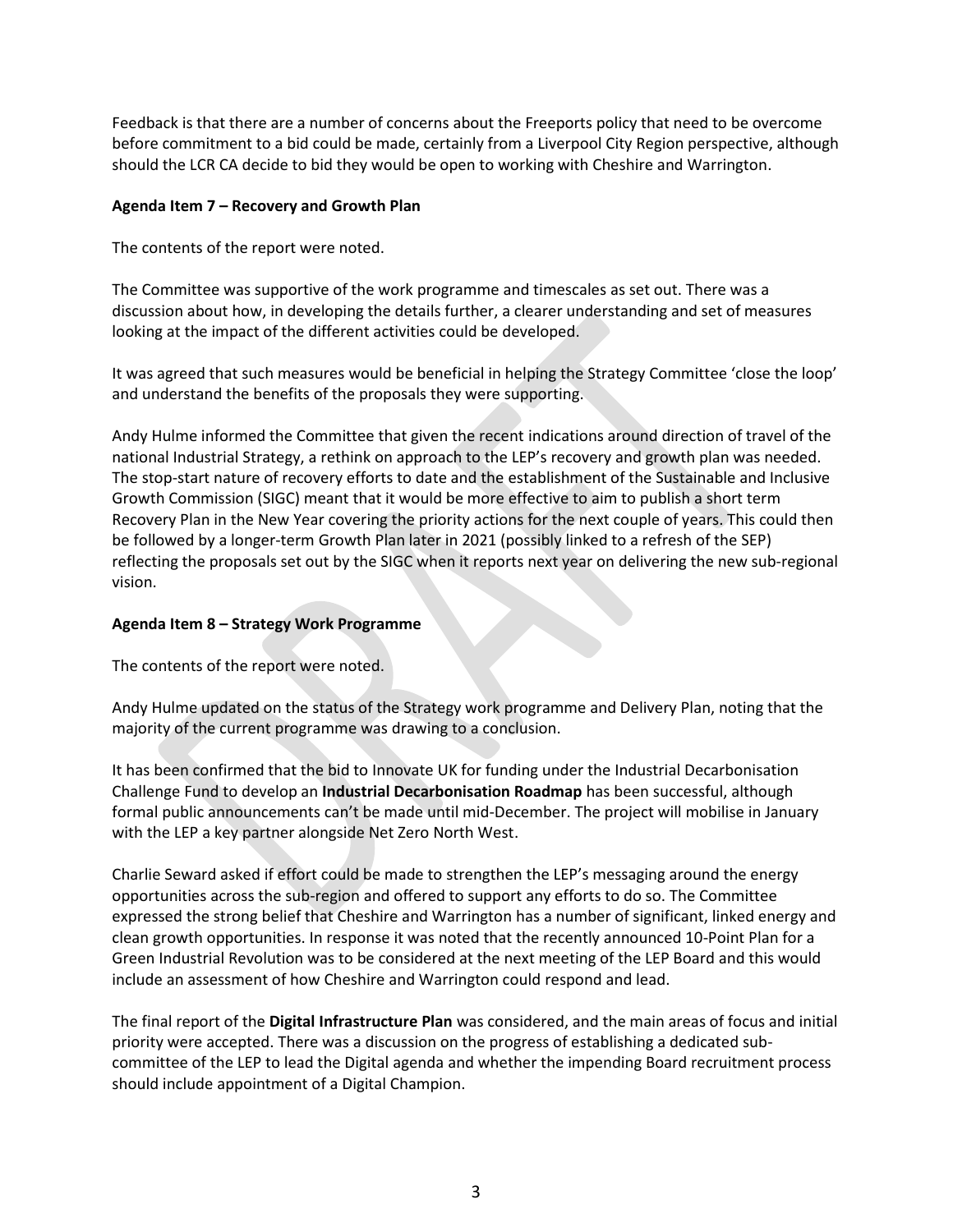## *Action: Andy Hulme to confirm the current status of the proposed Digital Board.*

The **Natural Capital Audit and Infrastructure Plan** is running slightly behind programme, with a key stakeholder workshop held on  $26<sup>th</sup>$  November. The relevance of this work is growing, given the implications of the new Environment and Agriculture Bills, and the need to demonstrate Environmental Net Gain as part of a more sustainable approach to growth and planning.

It was agreed that the findings and recommendations of the study should be considered in detail at the February meeting of the Strategy Committee.

## *Action: Andy Hulme to include Natura Capital on the February Agenda of the Strategy Committee.*

A number of suggested priorities for the **2021-22 work programme** were considered and agreed. These were: -

- A review of our strategic positioning on **science and innovation**
- Further work as part of the **Quality of Place** Strategy focussed on the potential of the cultural, creative and digital economy to drive growth and support levelling up
- Reviewing and reflecting on the emerging recommendations of the **Sustainable and Inclusive Growth Commission** for the LEP's growth plans
- Potential reframe of the Local Industrial Strategy as the position on the national Industrial Strategy becomes clearer.

The Committee also suggested that, as part of the Quality of Place activity, there should be some specific work to look at the future of high streets and town centres. The need for a specific group to provide oversight to the science and innovation work was also discussed.

## *Action: Andy Hulme to discuss options for a science and innovation steering group with the LEP Team and Chief Exec.*

### **Part B Agenda Items (Non-Public Items)**

### **Agenda Item 9 – Non-public items.**

There were no items for discussion under this agenda item.

### **Agenda Item 10 – Any Other Business**

All Board sub-committees were asked to review the **LEP Vision and Purpose** 'pyramid' as discussed at LEP Board earlier in the year. The Committee considered the impact of the changes and challenges of the last few months and concluded that the pyramid remains relevant, particularly the need for the LEP to retain 'planful agility' was particularly appropriate.

There was a brief discussion about the key announcements unveiled as part of the **Comprehensive Spending Review** statement on 25<sup>th</sup> November. Particular attention was paid to the new Levelling Up Fund, revisions to the Treasury Green Book and confirmation that more details of the UK Shared Prosperity Fund will be released in the New Year.